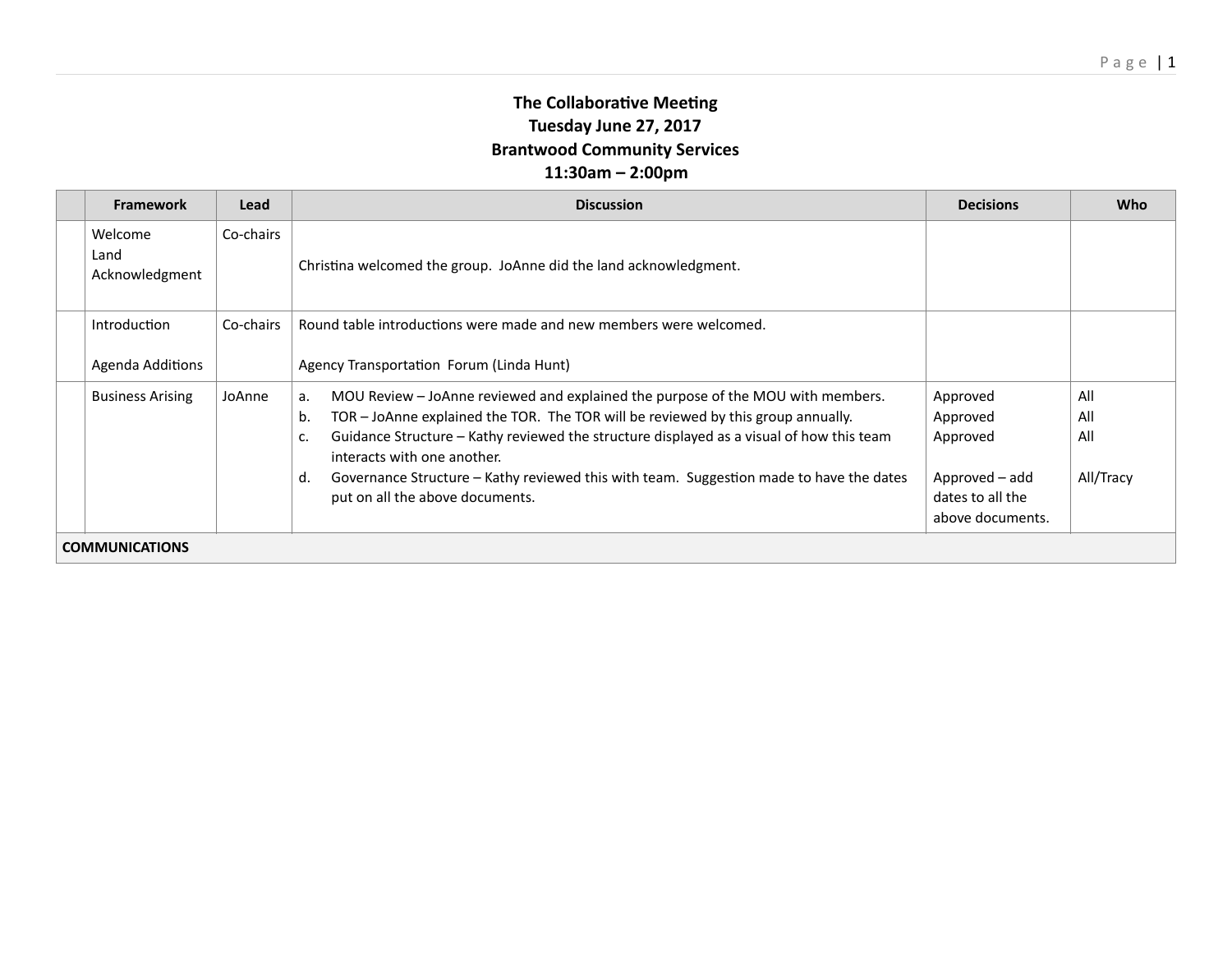| Communication<br>Update                            | Christina                         | Christina just received the full communication plan this morning. Both the City and Health Unit<br>communication experts have been working on messaging and a plan on sharing this. Octopus Red<br>is an agency willing to assist this group with developing a logo. Team members felt strongly about<br>keeping the tree as it's visual as it's been from the beginning and used at the forums as an<br>identifier. JoAnne suggested working with Octopus Red and having them create 3 different looks<br>to come back to this group for feedback and approval.<br>Members reviewed the revised key messages. Members struggled with the Health Systems<br>section with the term health care. Suggestions were made regarding the key messages under this<br>section. Both Peter and Jane will work together and come up with a key message that works and<br>will email to Christina. | Will work with<br>Octopus red to<br>develop 3 different<br>looks (logo's) to<br>bring back to the<br>membership to<br>discuss. Members<br>agreed the tree<br>needs to stay as a<br>visual.<br>Peter and Jane will<br>work on the key<br>message for Health<br>Systems | Peter & Jane                                                                           |
|----------------------------------------------------|-----------------------------------|-----------------------------------------------------------------------------------------------------------------------------------------------------------------------------------------------------------------------------------------------------------------------------------------------------------------------------------------------------------------------------------------------------------------------------------------------------------------------------------------------------------------------------------------------------------------------------------------------------------------------------------------------------------------------------------------------------------------------------------------------------------------------------------------------------------------------------------------------------------------------------------------|-----------------------------------------------------------------------------------------------------------------------------------------------------------------------------------------------------------------------------------------------------------------------|----------------------------------------------------------------------------------------|
| Presentation to<br>City of Brantford               | Co-chairs                         | Members discussed and agreed that this group should present to both City and County council on<br>the work that this group has done and what is being worked on. Looking at the Fall for this.                                                                                                                                                                                                                                                                                                                                                                                                                                                                                                                                                                                                                                                                                          | October to present<br>to City and County.                                                                                                                                                                                                                             |                                                                                        |
|                                                    |                                   | COMMUNITY ENGAGEMENT/COLLABORATIVE DEVELOPMENT                                                                                                                                                                                                                                                                                                                                                                                                                                                                                                                                                                                                                                                                                                                                                                                                                                          |                                                                                                                                                                                                                                                                       |                                                                                        |
| <b>Upcoming Forums</b>                             | JoAnne<br>Anca<br>Pamela<br>Kathy | a. Food Security Action Team Update - team is working on having markets around the City<br>establish pop up markets in priority neighborhoods. A City grant has been put together to go<br>through the City Coalition on allowing connections to local farmers. This will be volunteer<br>run.<br>Active Living Forum Results - response rate was low, this item was deferred.<br>b.<br>Prosperity Forum Planning - this forum will be on September 22nd and will be the 3rd of 5<br>c.<br>forums. Pam asked for member's feedback at suggestions of who should be at this planning<br>table.<br>Community Engagement - attached to minutes.<br>d.                                                                                                                                                                                                                                      |                                                                                                                                                                                                                                                                       | Tracy will<br>attach<br>community<br>engagement<br>minutes with<br>the GRHC<br>minutes |
| <b>COLLECTIVE IMPACT/EVALUATION</b>                |                                   |                                                                                                                                                                                                                                                                                                                                                                                                                                                                                                                                                                                                                                                                                                                                                                                                                                                                                         |                                                                                                                                                                                                                                                                       |                                                                                        |
| <b>Ontario Trillium</b><br>Proposal<br>Development | Christina                         | Moving forward with the collective impact phase II. Looking for volunteers to assist with the<br>writing of this grant over the summer months. Sherry Haines volunteered to help with the grant<br>writing.                                                                                                                                                                                                                                                                                                                                                                                                                                                                                                                                                                                                                                                                             |                                                                                                                                                                                                                                                                       | Sherry will<br>help with the<br>grant writing.                                         |
|                                                    |                                   |                                                                                                                                                                                                                                                                                                                                                                                                                                                                                                                                                                                                                                                                                                                                                                                                                                                                                         |                                                                                                                                                                                                                                                                       |                                                                                        |